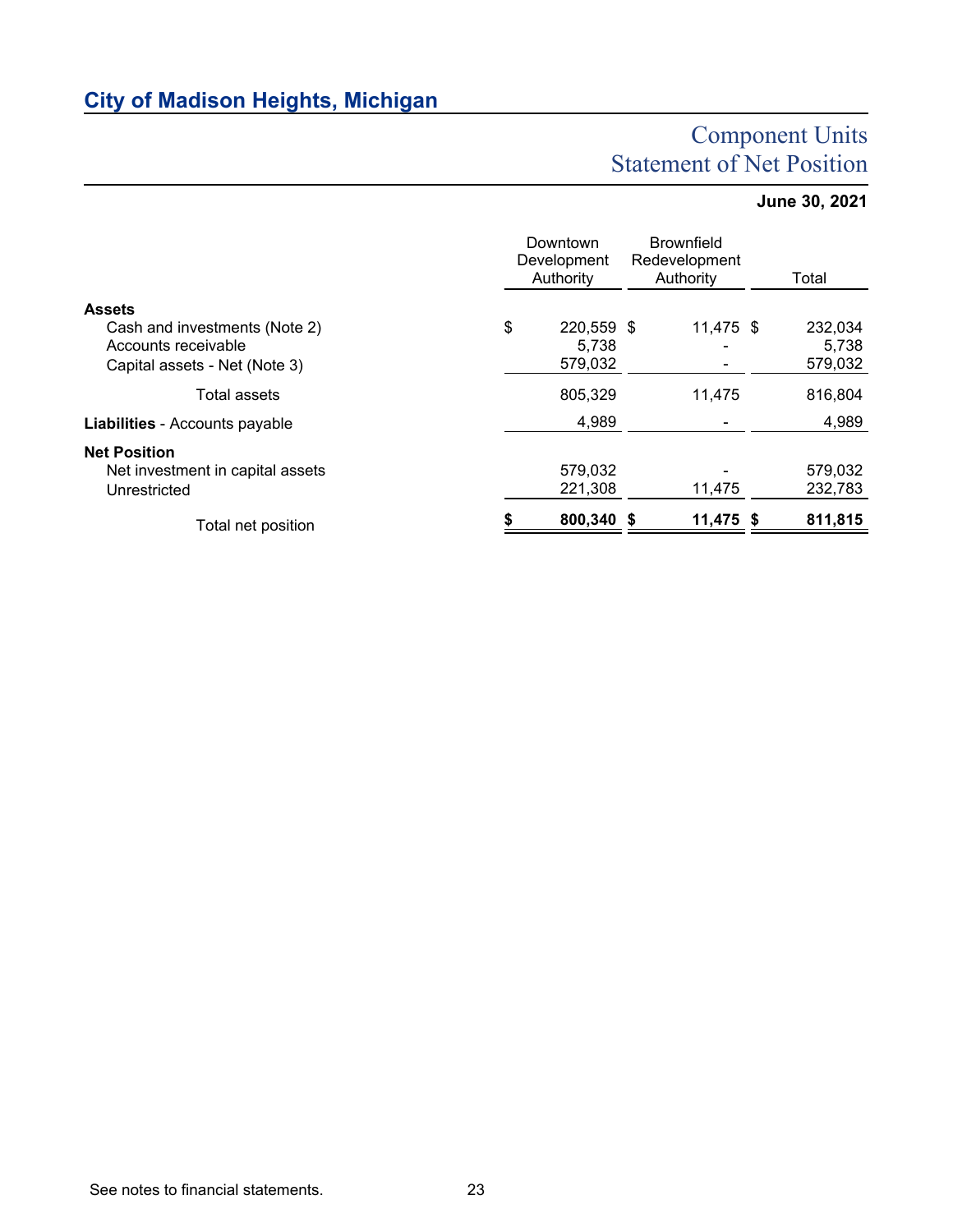|                                           |                                    | Program Revenue |                 |   |                         |    |                              |
|-------------------------------------------|------------------------------------|-----------------|-----------------|---|-------------------------|----|------------------------------|
|                                           |                                    |                 | Charges for     |   | Operating<br>Grants and |    | <b>Capital Grants</b><br>and |
|                                           | <b>Expenses</b>                    |                 | <b>Services</b> |   | Contributions           |    | Contributions                |
| <b>Functions/Programs</b>                 |                                    |                 |                 |   |                         |    |                              |
| Primary government:                       |                                    |                 |                 |   |                         |    |                              |
| Governmental activities:                  |                                    |                 |                 |   |                         |    |                              |
| General government                        | \$<br>$(1,784,989)$ \$             |                 | 1,374,698 \$    |   | 392,911 \$              |    |                              |
| Public safety                             | (7,472,918)                        |                 | 1,011,245       |   | 2,584,430               |    |                              |
| Public works                              | 5,631,599                          |                 | 52,375          |   | 3,395,328               |    | 49,968                       |
| Solid waste and recycling                 | 2,629,150                          |                 | 5,588           |   |                         |    |                              |
| Community and economic                    |                                    |                 |                 |   |                         |    |                              |
| development                               | 1,096,987                          |                 | 1,512,101       |   | 81,484                  |    |                              |
| Recreation and culture                    | 1,422,924                          |                 | 154,867         |   | 137,120                 |    |                              |
| Interest on long-term debt                | 336,132                            |                 |                 |   |                         |    |                              |
| Total governmental activities             | 1,858,885                          |                 | 4,110,874       |   | 6,591,273               |    | 49,968                       |
| Business-type activities - Water and      |                                    |                 |                 |   |                         |    |                              |
| sewer                                     | 10,513,201                         |                 | 9,939,770       |   |                         |    |                              |
| Total primary government                  | 12,372,086 \$                      |                 | 14,050,644 \$   |   | 6,591,273 \$            |    | 49,968                       |
| Component units:                          |                                    |                 |                 |   |                         |    |                              |
| Downtown Development Authority            | \$<br>61,284 \$                    |                 |                 | S |                         | \$ |                              |
| <b>Brownfield Redevelopment Authority</b> |                                    |                 |                 |   |                         |    |                              |
| Total component units                     | 61,284 \$                          |                 |                 |   |                         |    |                              |
|                                           | General revenue:<br>Property taxes |                 |                 |   |                         |    |                              |

Property taxes Unrestricted state-shared revenue Unrestricted investment income Cable franchise fees Other miscellaneous income

Total general revenue

#### **Change in Net Position**

**Net Position (Deficit)** - Beginning of year, as restated (Note 1)

**Net Position** - End of year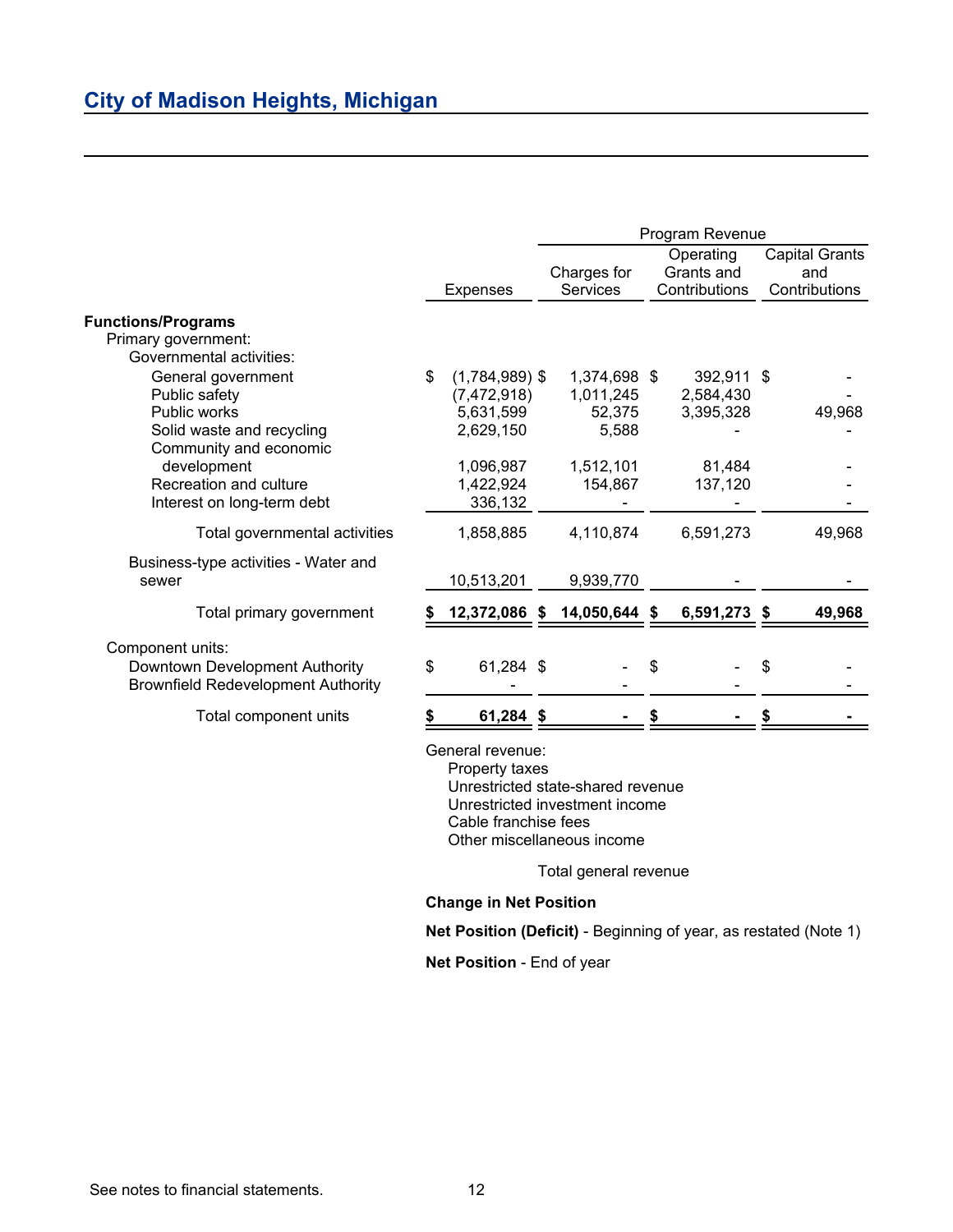# Component Units Statement of Activities

### **Year Ended June 30, 2021**

|                                                                                                             | Program Revenue                          |                                |                                          |        |                                               |           |                                      | Net (Expense) Revenue and Changes in Net<br>Position |                            |
|-------------------------------------------------------------------------------------------------------------|------------------------------------------|--------------------------------|------------------------------------------|--------|-----------------------------------------------|-----------|--------------------------------------|------------------------------------------------------|----------------------------|
|                                                                                                             | <b>Expenses</b>                          | Charges for<br><b>Services</b> | Operating<br>Grants and<br>Contributions |        | <b>Capital Grants</b><br>and<br>Contributions |           | Downtown<br>Development<br>Authority | <b>Brownfield</b><br>Redevelopment<br>Authority      | Total                      |
| <b>Functions/Programs</b><br>Downtown Development Authority<br><b>Brownfield Redevelopment</b><br>Authority | 61,284 \$<br>\$                          | $\sim$                         | \$                                       | $\sim$ | \$                                            | $\sim 10$ | $(61, 284)$ \$<br>\$                 | $\sim$                                               | (61, 284)<br>\$            |
|                                                                                                             | Total component units<br>61,284 \$<br>S. |                                |                                          |        |                                               | (61, 284) |                                      | (61, 284)                                            |                            |
| General revenue:<br>Property taxes<br>Unrestricted state-shared revenue<br>Other miscellaneous income       |                                          |                                |                                          |        |                                               |           | 44,023<br>35,213<br>10,841           | 11,475                                               | 55,498<br>35,213<br>10,841 |
|                                                                                                             |                                          | Total general revenue          |                                          |        |                                               |           | 90,077                               | 11,475                                               | 101,552                    |
| <b>Change in Net Position</b>                                                                               |                                          |                                |                                          |        |                                               | 28,793    | 11,475                               | 40,268                                               |                            |
|                                                                                                             | Net Position - Beginning of year         |                                |                                          |        |                                               | 771,547   | $\blacksquare$                       | 771,547                                              |                            |
|                                                                                                             | Net Position - End of year               |                                |                                          |        |                                               |           | 800,340 \$                           | 11,475 \$                                            | 811,815                    |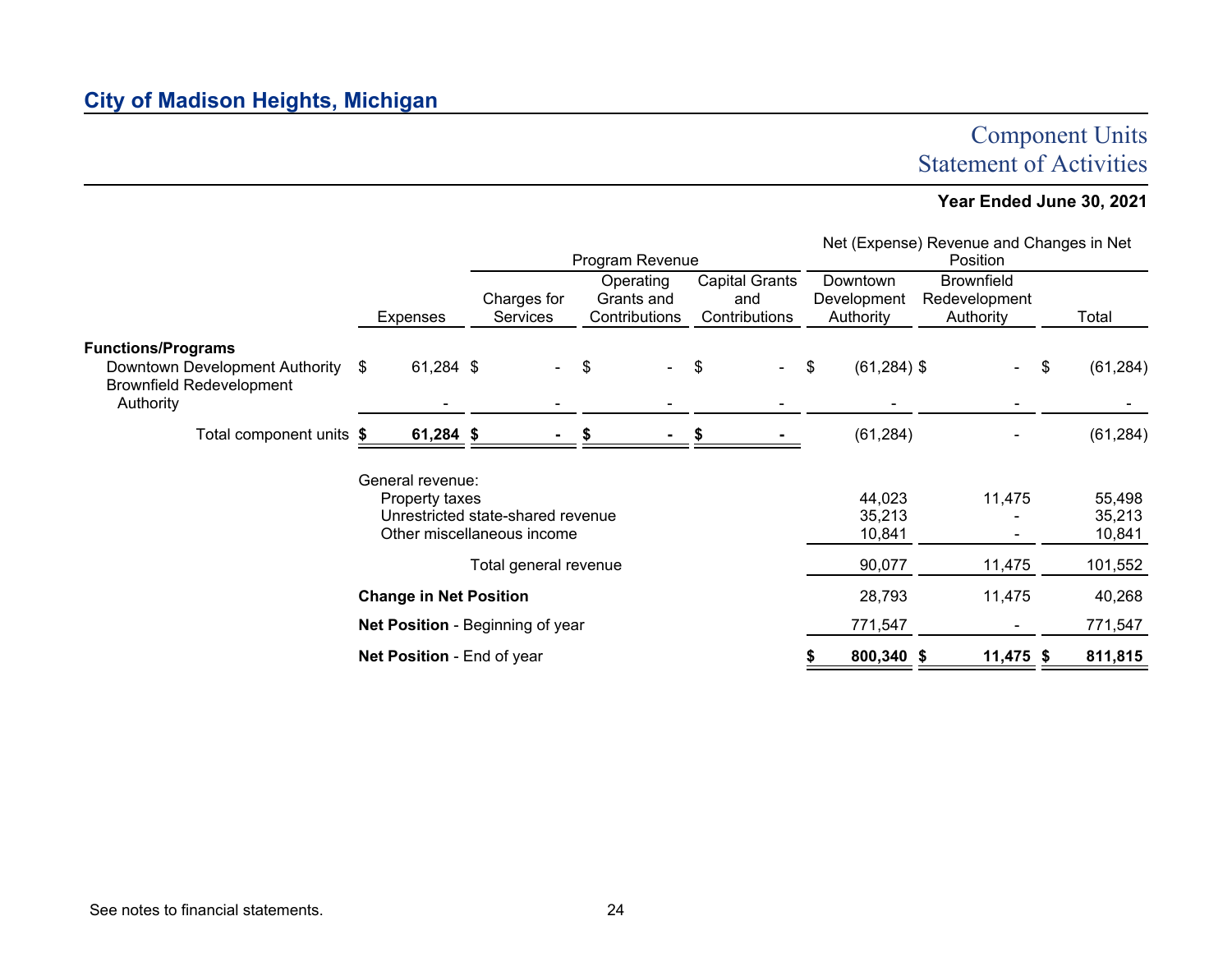## Notes to Financial Statements

**June 30, 2021**

### **Note 1 - Significant Accounting Policies**

#### *Reporting Entity*

The City of Madison Heights, Michigan (the "City") is governed by an elected mayor and six-member council. The accompanying financial statements present the City and its component units, entities for which the City is considered to be financially accountable. Discretely presented component units are reported in a separate column in the government-wide financial statements to emphasize that they are legally separate from the City (see discussion below for description).

#### *Discretely Presented Component Units*

#### *Downtown Development Authority*

The Downtown Development Authority (the "DDA") was established to correct and prevent stagnation and deterioration within the south-end commercial business district. The DDA has established boundaries that include property abutting John R Road from Gardenia to 10 Mile Road and 11 Mile Road from Interstate 75 to Lorenz. The properties are primarily zoned and used for commercial and industrial purposes. The DDA's goal is to eliminate blighting influences and undertake projects that will encourage new businesses to have locations in the area and to encourage existing businesses to remain in the area. The DDA is developing programs to solicit commitment and investment from business owners to make improvements on private property that will serve the public purpose of enhancing the district. Revenue is provided through the capture of incremental taxes on properties within the district. The DDA's governing body, which consists of the mayor and 8 to 12 individuals, is selected by the City Council. In addition, the DDA's budget is subject to approval by the City Council. There are no separately issued financial statements.

#### *Brownfield Redevelopment Authority*

The Brownfield Redevelopment Authority (the "Authority") was created to identify and assist in the redevelopment of abandoned, underutilized, or contaminated parcels of property located in Madison Heights. The Authority's governing body, which consists of 9 to 13 individuals, is composed of the Downtown Development Authority's board members and the mayor. The Authority's budget, once adopted, will be subject to approval by the City Council. There are no separately issued financial statements.

#### *Pension and OPEB Plans*

The police and fire retirement, police and fire other postemployment benefits, and general employee other postemployment benefit plans are governed by a five-member board that includes the city treasurer, two members appointed by the City, and two active participants. Although they are legally separate from the City, they are reported as fiduciary component units because the City appoints a voting majority of the board and the plans impose a financial burden on the City.

#### *Report Presentation*

Governmental accounting principles require that financial reports include two different perspectives - the government-wide perspective and the fund-based perspective. The government-wide financial statements (i.e., the statement of net position and the statement of activities) report information on all of the nonfiduciary activities of the primary government and its component units, as applicable. The government-wide financial statements are presented on the economic resources measurement focus and the full accrual basis of accounting. Property taxes are recognized as revenue in the year for which they are levied. Grants and similar items are recognized as revenue as soon as all eligibility requirements imposed by the provider have been met. The statements also present a schedule reconciling these amounts to the modified accrual-based presentation found in the fund-based statements.